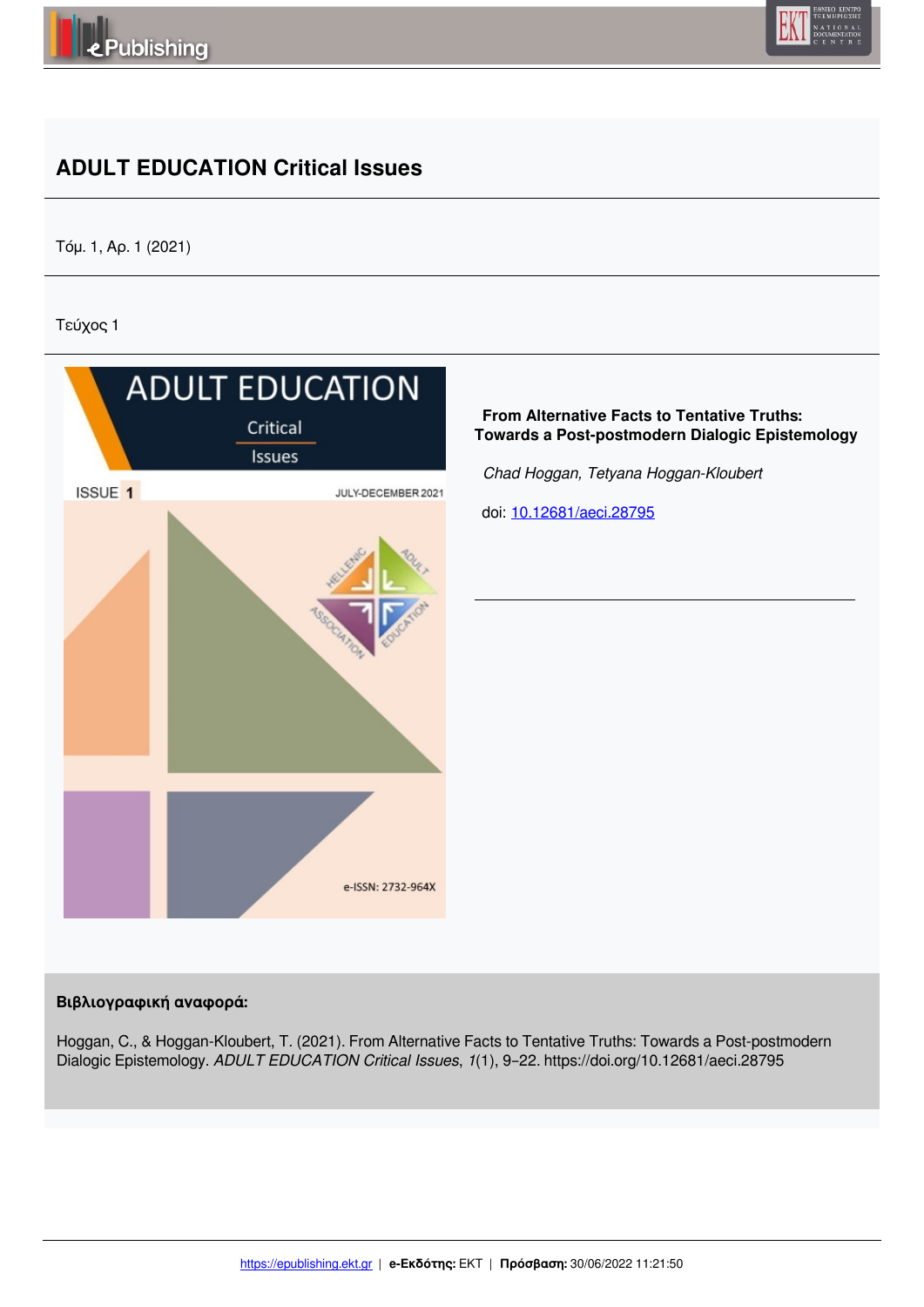## **From Alternative Facts to Tentative Truths:**

## **Towards a Post-postmodern Dialogic Epistemology**

**Chad Hoggan <sup>a</sup> , Tetyana Hoggan-Kloubert <sup>b</sup>**

a North Carolina State University, USA, cdhoggan@ncsu.edu <sup>b</sup>University of Augsburg, Germany, tetyana.kloubert@phil.uni-augsburg.de

## **Abstract**

Drawing attention to today's epistemic crisis, this article seeks to reflect on the role of adult education in addressing this crisis and thereby fostering our democracies. We argue for the need of developing a new shared epistemic basis, a post-postmodern dialogic epistemology. This article presents three core components for this: (1) universalism and particularism, (2) embracing epistemic humility, and (3) seeking for dialogue and the public use of reason. Starting with recognizing the value of postmodern critiques on the Enlightenment ideas of rational thinking and its practices of rigid categorizations, we update key concepts of Enlightenment thinking, such as the power of judgment, human epistemic fallibility, and public reasoning. The modern value of the Enlightenment lies for us predominantly in the democratic educational project that it started. In this light, we see adult education as a (public) space dedicated to developing epistemic responsibility.

**Keywords:** reflective judgment, human fallibility, post-postmodernism, dialogue across differences, agora, civic friendship, dialogic epistemology

## **1. Introduction**

The world is experiencing a crisis of epistemology. In a benign way, evidence for this predicament can be seen in the growth of conspiracy theory movements such as the Flat Earth Society, which (as its name implies) adamantly proclaims that the Earth is flat despite the abundance of evidence to the contrary. More dangerously, it can be seen in the anti-vaxx movement, wherein large swathes of people refuse the advice of all health organizations and the vast majority of epidemiologists, prolonging the covid-19 pandemic and re-introducing viruses which had been mostly eradicated. It became perhaps most visible during and since the presidency of Donald Trump, as he used Twitter to send daily barrages of messages (over 26,000, an average of 18 per day, during his four years in office), many of which proclaimed and repeated patently false information, or "alternative facts" (TrumpArchive, 2021), and then as he continues to spread disinformation about the validity and results of the 2020 election.

A characteristic of today's crisis of epistemology is that many people treat the knowledgecreation process backwards. Instead of beginning with a thoughtful framework for *how* they will determine what to believe (an epistemology relevant to the given context), they begin with *whom* or *what* they will believe, and then find justification to support corresponding knowledge claims. These preferences for *whom* and *what* determine the sources we look to for news, data, opinions, friendships, and other elements that collectively form our echo chambers. A further problem is that complex issues tend to be reduced to simplistic alternatives from which everyone is seemingly supposed to choose. This trend is especially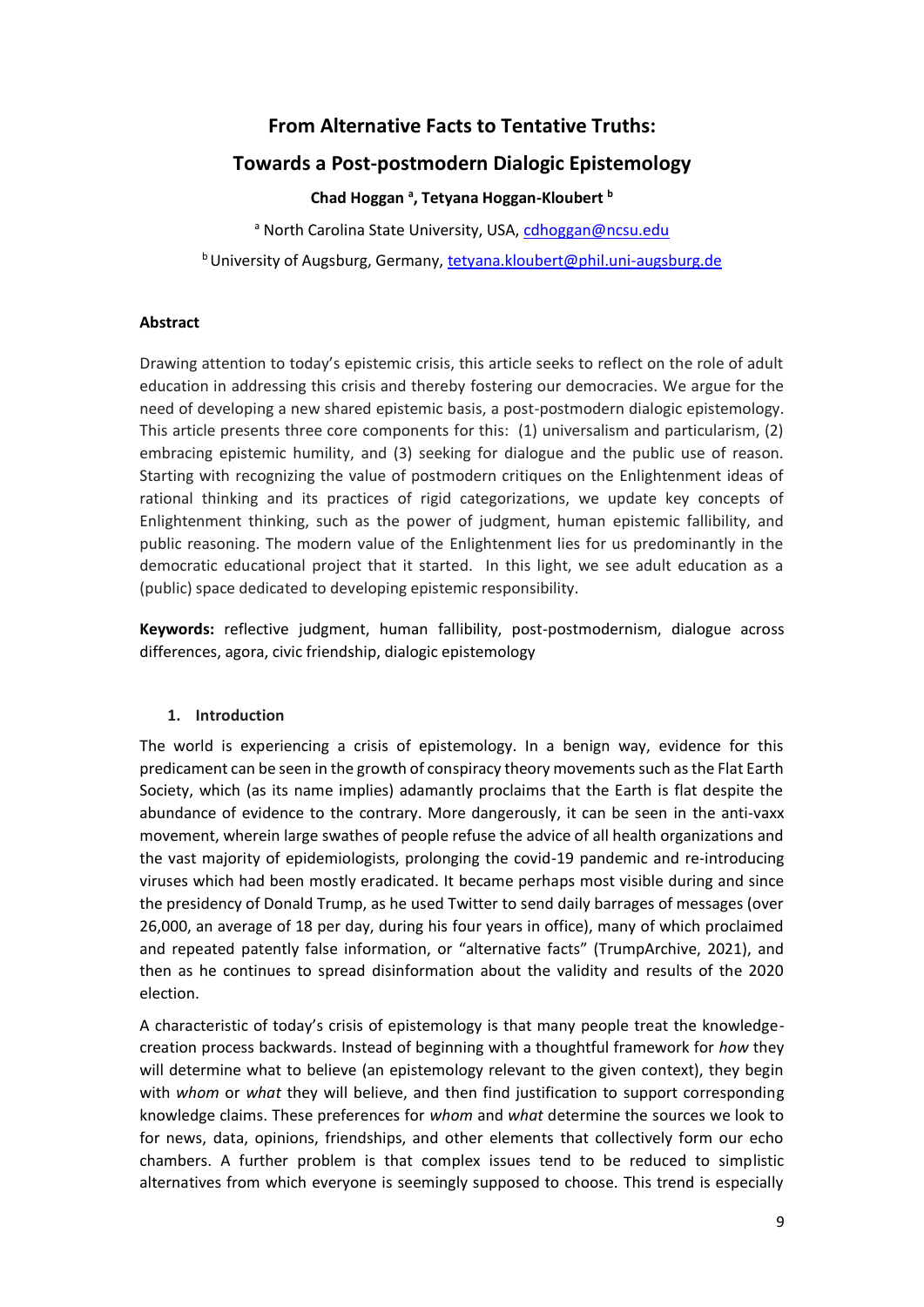promoted by sensationalist news media, as well as social media consisting of memes and only limited text. We define this crisis of epistemology as a widespread lack of consensus about knowledge and how it is acquired. Haidt illustrates this tendency pithily: "Whatever you want to believe about the causes of global warming or whether a fetus can feel pain, just Google your belief" (2012, p. 87). In the case of global warming, a choice to either believe or not believe in human-induced global climate change based on one's political or religious identity or because one believes in science—precludes deeper discussions about points of evidence for either claim, scientific bias, academic pressure and fashion, and industrial/corporate hegemony. One aspect of this crisis is the extent to which individuals are unwilling to delve deeply into the evidentiary claims of both sides of a controversial issue; another aspect has to do with more fundamental issues of living in a pluralistic society, dealing effectively with difference, and participating in social practices that contribute to an effective democracy. We call this a *crisis* because the lack of such consensus makes it difficult, if not impossible, to have constructive dialogues across difference. When we have people on various extremes of the political spectrum making determinations about 'truth' based on party affiliation, personal (perceived) interests, or the effect that such a *truth* might have (e.g., undermining traditional knowledge in hopes of combating hegemony, or 'owning the libs' in hopes of winning the culture war), the result is an abandonment of the search for truths that can be agreed upon as a basis for co-constructing a diverse, pluralistic society.

The rapid and vast availability of information makes it necessary to examine relevant facts and data about complex issues. Further, coming to a dialectical understanding of complex issues requires an epistemological approach that is open to diverse perspectives without submitting to complete relativism. Today's 'post-truth' situation therefore requires a more explicit focus on epistemology, a critical competency in dealing with vast and varied information about complex issues. Using Adorno's term, it requires "education for maturity/[autonomy]" (1970/2013), which necessitates lifelong learning.

## **2. Towards a Post-postmodern Dialogic Epistemology**

This article addresses the individual and collective stance toward searching for or abandoning truth, and its interconnection with democracy and education. Our underlying premise is that for the maintenance of democracy as a form of government and way of life, which in principle allows participation for all in political and decision-making processes, it is indispensable that engagement, public discussion, and deliberation, as forms and prerequisites of that participation, are built on shared epistemic principles or standards. This insight is obviously not new; however, its importance is heightened by current and growing challenges related to epistemology and stances toward truth and the search for it.

Adult and lifelong education has a role to play in combating this crisis of epistemology. In order to effectively do so, however, we need to begin conversations about truth and epistemology because the academic fashion of postmodernism leaves scholars and educators unequipped to offer the necessary solutions. Postmodernism provides a distinctive and helpful focus on power and language, on the need for a multiplicity of perspectives, and a critique of rigid categorizations and often dualistic simplifications of Enlightenment-era and modernist thought (Hemphill, 2001). In this zeal to challenge monolithic, totalizing systems of thought in the hopes of challenging hegemony, however, postmodernism neglects—and indeed may be conceptually unable—to offer constructive guidance for creating a shared epistemological basis from which to combat today's crisis of epistemology. We need a post-postmodernism, a move beyond critique and into construction. We need conceptual tools that do more than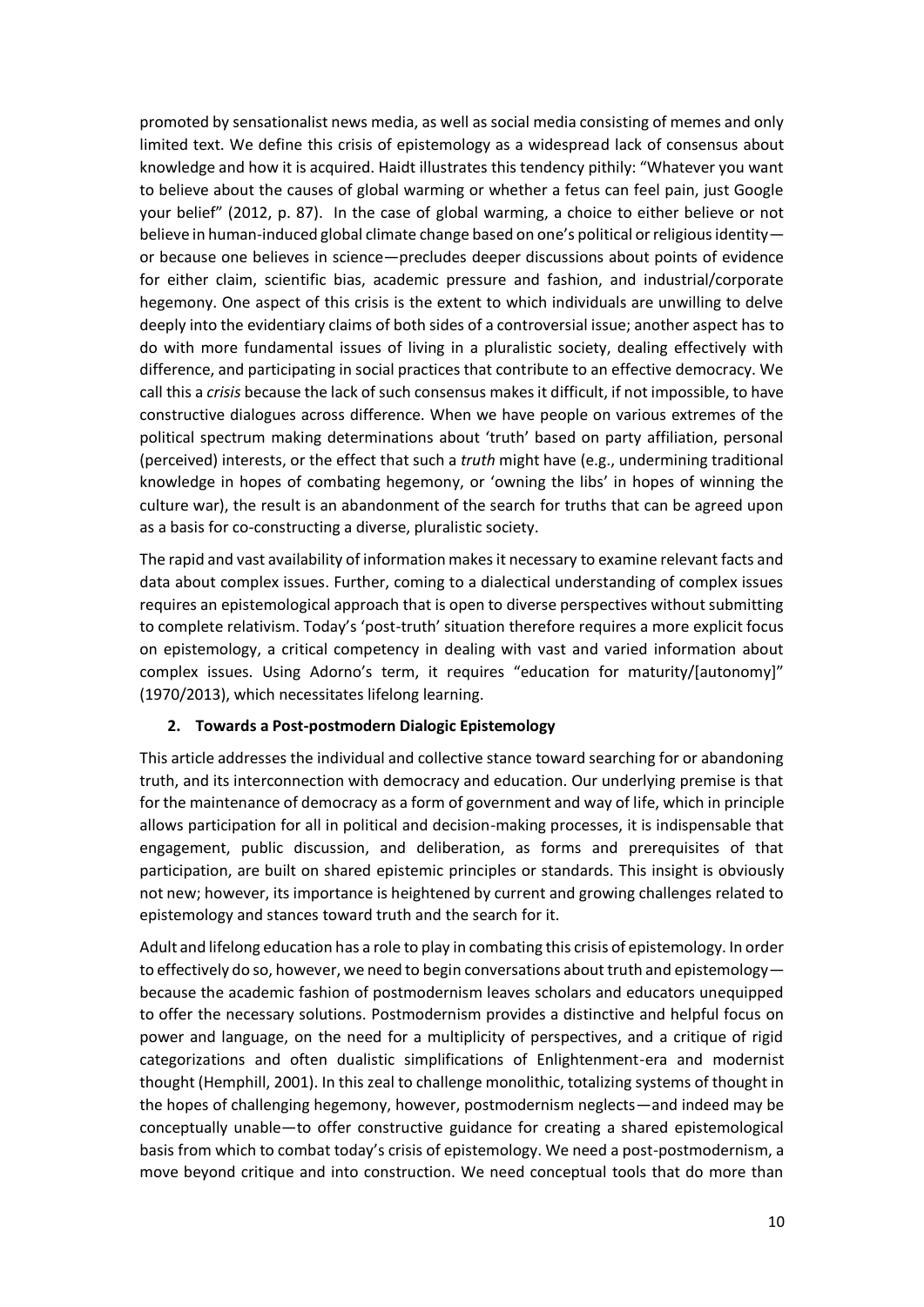merely say that all truths are local and serve particular interests. We need conceptions of epistemology that address postmodern critiques and yet offer workable solutions for the difficult and complex task of developing a shared epistemic base.

To this end, we have written elsewhere about renewed conceptions of rationality, autonomy, and plurality (Hoggan-Kloubert & Hoggan, in review). In the following sections, we further explore concepts to help develop a new epistemic basis, which we hope will contribute to addressing the problems of living in a post-truth world. We present three principles helpful in creating a shared epistemic basis: (1) universalism and particularism, (2) embracing epistemic humility, and (3) seeking for dialogue and the public use of reason. Following these explorations, we provide implications for adult education practice.

#### **3. Universalism and Particularism**

Whereas postmodernism critiques concepts of truth and rationality as they have evolved from the Enlightenment era, our post-postmodern reconstruction of a shared epistemology also begins with a famous critique of the Enlightenment era. Horkheimer and Adorno begin their criticism of Enlightenment's thinking with the fundamental question: "why humanity, instead of entering a truly human state, is sinking into a new kind of barbarism" (1944/2002, p. xiv). Although Enlightenment thinking was intended to be inextricably linked with freedom, it ultimately led in a dialectical process to a lack of freedom, in a thoroughly administered world, so they argue. They speak about the 'self-destruction' of Enlightenment thought (p. xiv), while still insisting that we need to hold onto the Enlightenment as a project, albeit as a project that needs to be improved. "We have no doubt—and herein lies our petitio principii—that freedom in society is inseparable from enlightenment thinking" (1944/2002, p. xvi).

Enlightenment's version of rationality is authoritarian in its striving for order, clarity, and predictability. Its logic is that of unification and fusion (of the individual to the collective, of specifics to their categorizations—'identification'); thus, the unknown (uncategorized, unlabeled) cannot exist as such. In critiquing the prevalence of and insistence on classification as the only legitimate form of perceiving the world, Horkheimer and Adorno arrive at the claim that: "Power and knowledge are synonymous" (1944/2002, p. 2), since every cognition only follows the logic of determination for the purpose of domination. This 'calculating' and 'ordering' of things is one of the sharpest critiques in their "Dialectic of Enlightenment". Things are perceived only in the sense that they can be subordinated under the rule of logic and signs and are recorded in units/categories. The unknown, the un-calculated, and the noncategorized are neither reflected nor perceived in their differences, thus the resulting knowledge is deficient, partial, hegemonizing. When education utilizes this distorting form of knowledge-creation, it results in a 'half-education,' as famously titled by Adorno (Adorno, 1959, see also Kloubert, 2018). Horkheimer and Adorno, in their analysis of the flawed epistemology that led to the rise of fascism and the horrors of WWII, famously criticize the oppressive logic of the Enlightenment. "For enlightenment, anything which does not conform to the standard of calculability and utility must be viewed with suspicion" (1944/2002, p. 3).

Bauman (1991) and other postmodern philosophers reject the Enlightenment ideal of rigid categories, as such distinctions necessarily exclude certain people, groups, things, or experiences. Such austerity, Bauman maintains, has been rejected in modern times by citizens in increasingly open, consumer-driven societies who feel less secure and more fearful of not fitting into rigid categories after gaining the personal freedoms of the industrialized world. Bauman emphasizes that such rigidity has resulted in what he calls "liquid modernity," which is evident, for example, in people seeking to reduce their insecurities and allay their fears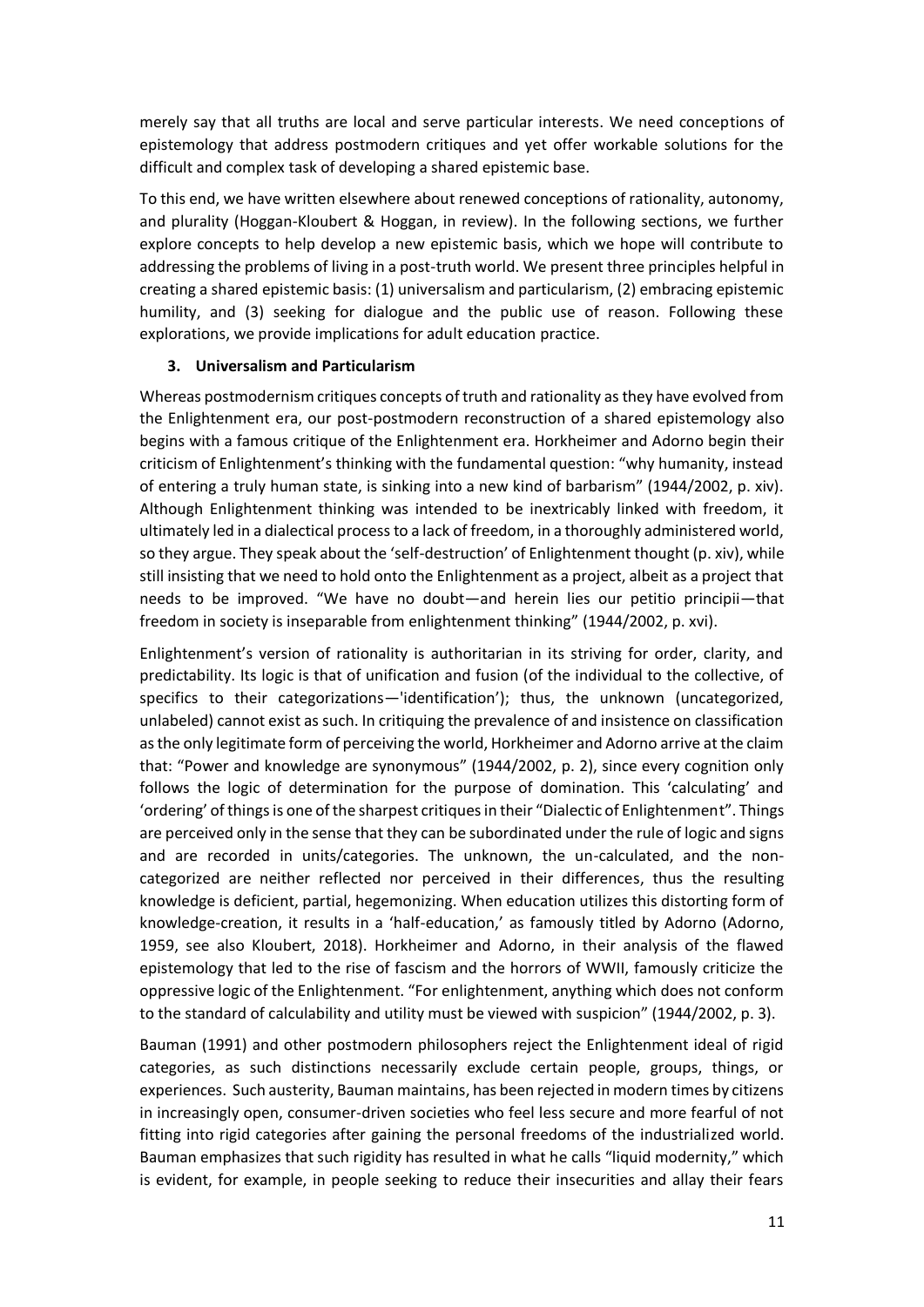through temporal and fleeting experiences such as going to an art museum rather than, say, taking a course on art history to expand their learning or increase their knowledge (2000).

To address this critique, we return to one of the most prominent philosophers of the Enlightenment, Immanuel Kant , who wrote arguably the most comprehensive texts (1790) about the ways humans acquire and process knowledge. We draw on Kant because we see in his work a useful framework for analyzing today's epistemic crisis. Kant argues that we need an individual capacity to find our orientation in the world, which he calls "power of judgment." For him, it is "the power to think the particular as contained under the universal" (1790/1987, p. 18). Kant's premise is that there is a compelling human need to make meaning, to structure the world and our experiences; the alternative would be an incoherent, random collection of disconnected phenomena. Judgment allows people to apply rules and concepts to specific cases and thus to reflect on whether something can be understood according to a given "rule," or if a new or revised rule would be necessary to adequately understand it. He describes two kinds of judgment that we use to make sense of the world.

Kant defines the *determining power of judgment* as the ability "to subsume something under rules", that is, "if the universal (the rule, principle, law) is given, then judgment, which subsumes the particular under it, is determinative" (Kant, 1790/1987/p. 18). Here we use predetermined categories or structures of understanding to make sense of our individual experiences, and thereby gain a deeper understanding of the world. Whereas Kant treated this power of judgment as a conscious process, we would argue that it is also, and much more commonly, a preconscious, automatized process. It would be impossible to function on a moment-to-moment basis without this conscious or preconscious interpreting of experience. We find therefore that critiques against the Enlightenment's focus on creating categories for understanding are problematic. The creation of categories is not only something that Enlightenment scholars chose to do as they sought scientific explanations for various phenomena, it is also an inevitable epistemological process that they made explicit. Instead of critiquing the capacity of judgement in general, we argue rather to critique the insistence that one's current framework for understanding the world is already complete and accurate, thereby using determinate judgment to force all phenomena into that preexisting structure.

As a necessary complement to the determining power of judgment, Kant describes the *reflective power of judgment* as the ability to construct new categories and patterns and form higher-order representations by paying attention to the existence of outliers that do not fit into existing categories (p. 19). This key insight is reflected in most every model of learning and development (e.g., Piaget's accommodative versus assimilative learning, Engestrom's expansive learning, Mezirow's perspective transformation). Reflective judgement presupposes the human capacity to question existing paradigms and modify them to create new ones. Thus, in the process of generating knowledge, human beings use existing categories to understand the context and the interconnectedness of their lived phenomena in a systematic way; but at the same time people are not restricted solely to the existing rigid structures, continuing the 'search for truth' by recognizing and defining new nuances and interconnections.

In addition to these two *powers of judgement* described by Kant, we see the necessity of recognizing and appreciating the uniqueness of some phenomena, what we might call the respect for singularity. This respect acknowledges that no matter how refined any given belief system that we create is, it will never completely match the complexity of reality. Therefore, there is an essential intermediary step before the process of reflective judgement, where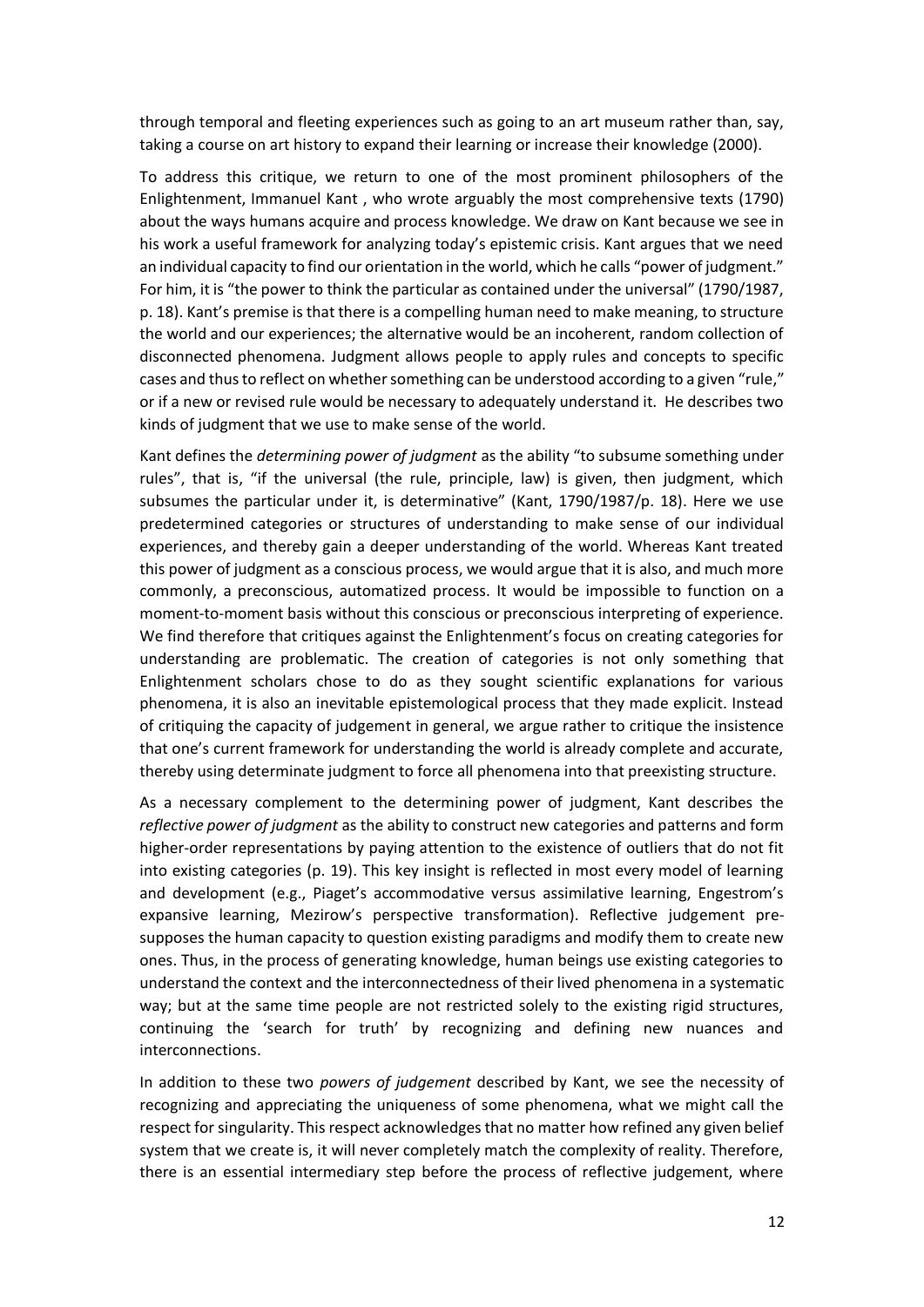phenomena are acknowledged as not fitting into our current framework for understanding (or better yet, phenomena show that our current framework is not adequate to explain them). What is essential for responsible epistemic practice is that we allow for and pay attention to singularities, holding them as outliers to our existing mental frameworks, and yet not abandoning the difficult work of reflective judgment, of trying to create better, more expansive frameworks for understanding that can accommodate the current outliers.

Despite its helpful critiques of power and language, postmodernism's insistence and exclusive focus on particularity does not provide conceptual tools for developing a shared epistemic basis. We argue that this is due to its reluctance to create categories for understanding, to prohibit any generalizations that might seek coherence among the various perceived phenomena. And yet, not only is the creation of categories an inevitable part of moment-tomoment human functioning, claiming not to do such simply renders the process invisible and inhibits our ability to engage in dialogue across difference. Metaphorically, acknowledging that every flower in the world is particular is one thing, to abandon the concept of flowers in general is another. This not only makes our worldview fragmentary and inaccurate, it undermines our ability to engage in a dialogue about the tremendous variety of flowers around the world.

To explore further the need for reflective judgment, we return to Horkheimer and Adorno's critique of the "impoverishment of thought" (1944/2002, p. 28) that comes through thinking in rigid categories (i.e., determining judgment), when not able to broaden one's own perception and recognize nuances and differences. Thinking, caught in this logic, allows people to overlook phenomena that do not fit into their current organizing mental structures. Thus, it can convert distinct and nuanced experiences, phenomena, and even people, into identical conceptions or categories by forcing them into existing, rigid, organizing mental structures. As they explain, for a claim to be easily accepted as truth by the masses, it "need only be general, self-assured, universal, and imperative. What people cannot endure is the attempt to evade the either/or" (1944/2002, p. 198). This shows the modern unwillingness to do the hard work of attempting reflective judgment. This feature of modern thinking, therefore, negates open cognitive processes such as Kant's reflective judgment.

When thinking is limited to the already-given, then people cannot make judgments to accommodate phenomena that do not coincide with the existing structures of understanding. Further, when it is constrained by the insistence of a logical formalism that declares the supremacy of general rules and categories (and the resulting subservience of singularity to those higher structures), then reductive thinking cannot account for instances of singularity and particularity. In either case, such thinking is a priori less reflective of reality than what might be possible when such constraints are not present.

*What appears as the triumph of subjectivity, the subjection of all existing things to logical formalism, is bought with the obedient subordination of reason to what is immediately at hand (existing categories, the authors). To grasp existing things as such (i.e., as within existing categories, the authors), …, but, on the contrary, to think of them … as mediated conceptual moments which are only fulfilled by revealing their social, historical, and human meaning—this whole aspiration of knowledge is abandoned. Knowledge does not consist in mere perception, classification, and calculation. (Horkheimer & Adorno, 1944/2002, p. 20). [And further:] The regression of the masses today lies in their inability to hear with their own ears what has not already been heard,*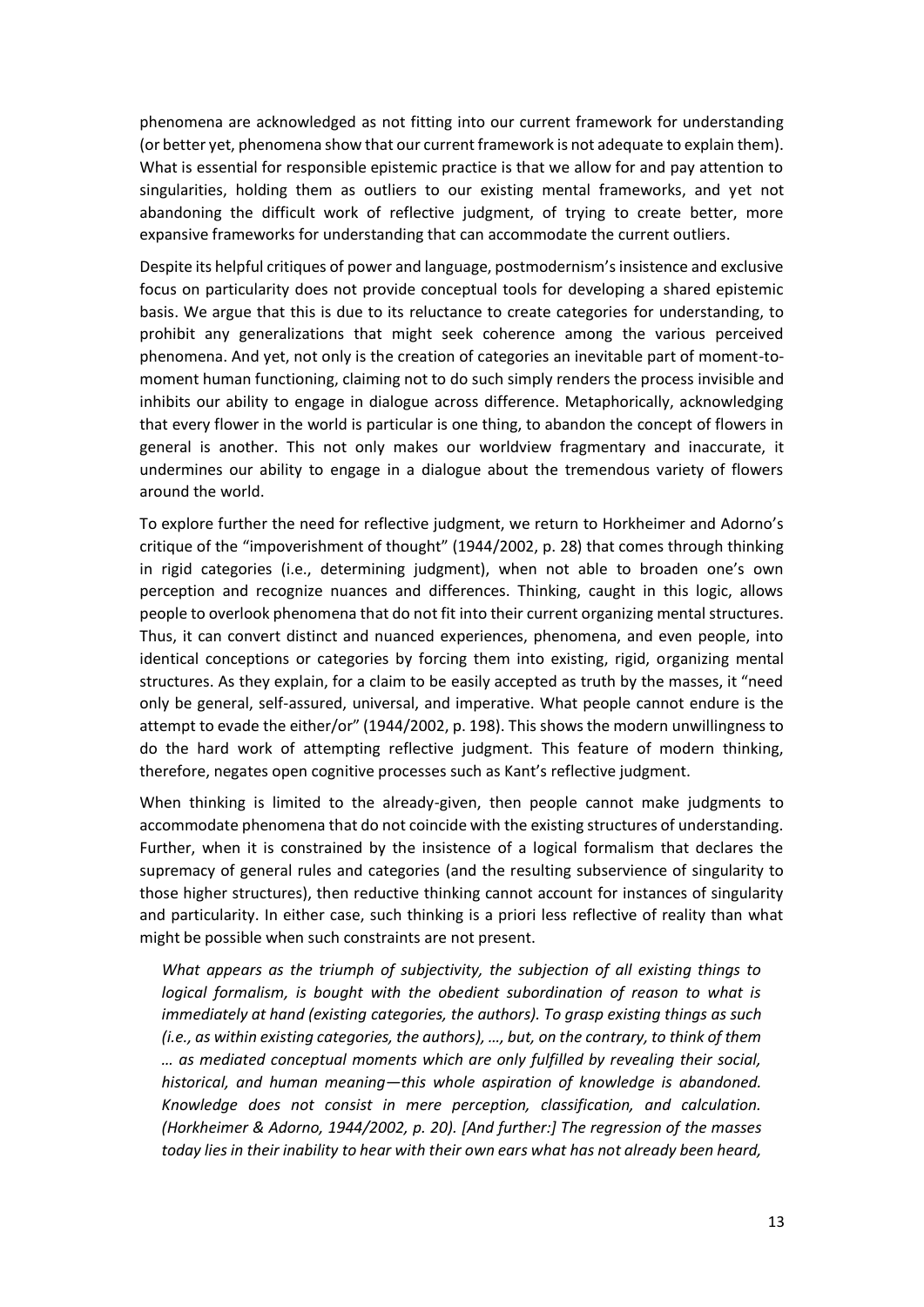*to touch with their hands what has not previously been grasped; it is the new form of blindness.* (p. 28-29).

The impoverishment of thought thus leads to the impoverishment of the self/human being. This is manifested in modern society through either isolation, on the one hand, or in selfidentification with the collective on the other. In this process, thinking loses what constitutes its essence: the capacity for reflection and differentiation. For Horkheimer and Adorno, the capacity to see differences is in contrast to, what they call, identification, the process of making different things identical in our perception. If human beings are characterized only through the prism of categories, the subjective, individual side of his human existence, the emotional and sensual life, then: "The autocratic intellect […] detaches itself from sensuous experience in order to subjugate it" (1944,/2002, p. 28).

The mere ordering, classification, and calculation do not, therefore, acknowledge the interconnection between the universal (broad, organizing structures) and the particular (singularity), taking only the perspective of the universal—of the "false absolute" (Horkheimer & Adorno, 1944/2002, p. 33). This tension between the particular and universal can be at least *partially* solved by returning to Kant's concepts of determining and reflective power of judgement, as discussed above. In both cases, every human being needs direct experience to judge, but it is especially the reflective power of judgment that has its necessary starting point in concrete individual experience.

We highlight the need to generalize particular phenomena, to transcend the limitations of purely subjective experiences and perspectives, but, in line with Horkheimer and Adorno, we see here the danger of oversimplification and homogenization ('identification'). Therefore, we have suggested that respect for singularity needs to be added to Kant's determinant and reflective powers of judgement. In fairness to Kant, he also noted that universal principles, rules, and laws cannot be applied as if they were the 'laws of nature' (Kant, 1970/1987, p. 25); all systems of belief are human creations and therefore can be modified. We would add to this that although general categories, grand narratives, and universal laws are helpful in providing an explanation of the world, we must remain open to the fact that no belief system can possibly accommodate all phenomena and experiences; within the general there is always the need to notice singularity. The work of reflective judgment is never complete.

Today's epistemic crisis can be understood as the neglect of reflective judgment. First, we see an insistence on determinant judgement, where people in their echo chambers subsume all phenomena under their particular framework for understanding the world (i.e., their existing categories), without engaging in reflective judgment based on a recognition of differences, including arguments from those in other echo chambers. Second, we see a postmodern insistence on treating all phenomena as particular and therefore as not universally judgeable. For example, discriminatory practices against women in Western societies are ubiquitously decried, while at the same time discriminatory (and often brutal) practices against women in non-Western societies are shielded from critique out of an insistence on the primacy of the local, rather than hegemonic Western, culture in evaluating those practices (Wheen, 2012).

Many of the critiques under the auspices of postmodernism concern the point that the striving to find universal principles, rules, and laws was an inherently flawed goal, that much of what was considered universal was, in truth, merely cultural conditioning. We critique postmodernism's proclamation (that includes such claims as that there are no grand narratives, and that all truth is local and particular) as hypocritical because it is itself treated as a universal law. Worse yet, it is treated as a law that cannot be brought under scrutiny. To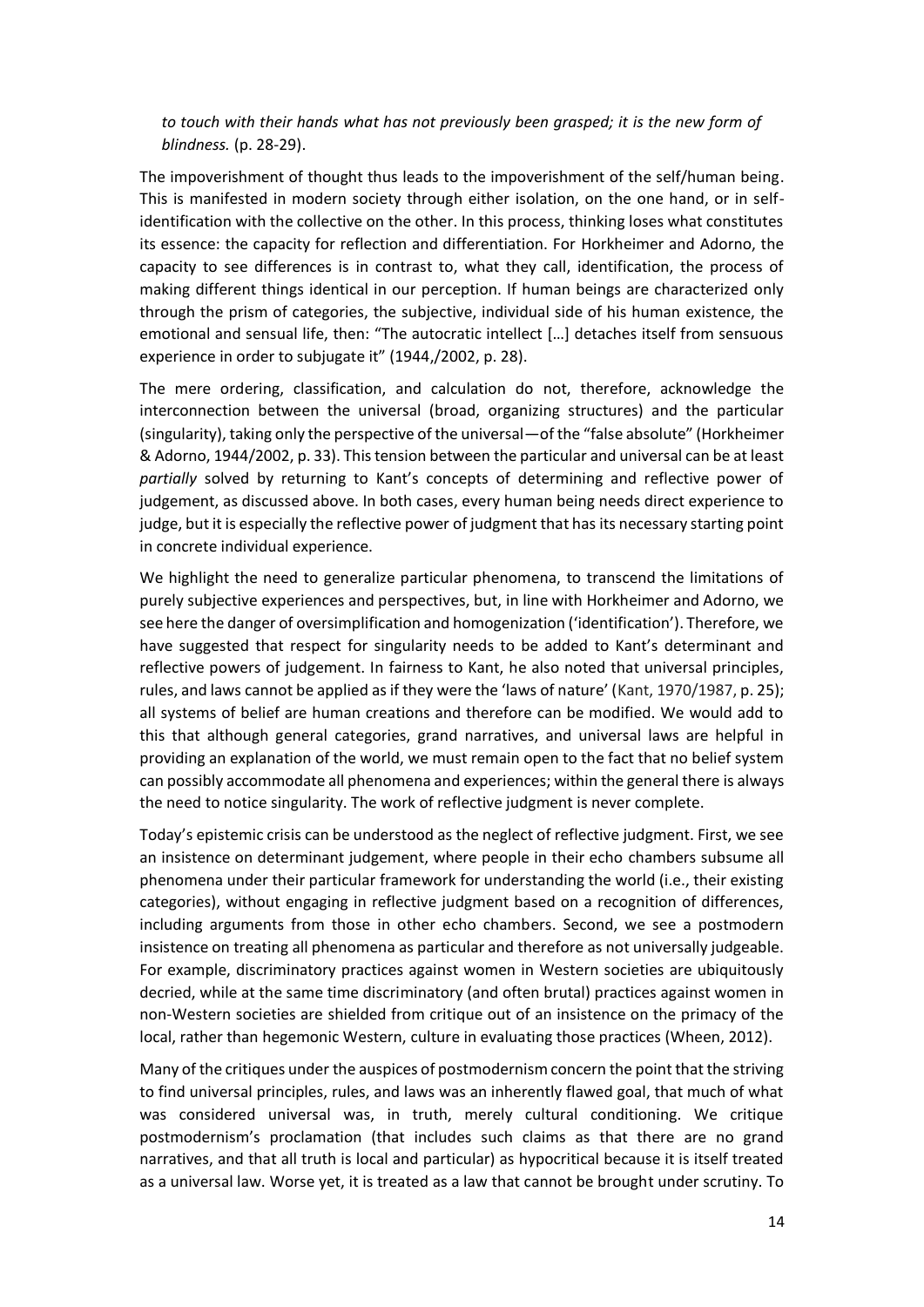make such a universal statement that disallows any further universal statements, is akin to crossing a bridge and then burning it down behind you. Any attempt to understand reality always includes assumptions about the universal; even assuming that all truths are local still assumes *that* as a universal principle. The key, we believe, is in how the universal is treated (how it comes to be and how it is held tentatively or dogmatically).

### **4. Embracing Epistemic Humility**

The second concept in our epistemological framework addresses the imperfection of our cognition and the fallibility of the human mind. We acknowledge the fact that we will always fail to find 'universal truth' as such, because we are imperfect epistemological beings. Whether we draw upon rational or extra-rational (e.g., intuition, somatic knowing) capacities to seek understanding, we not only can never be assured of understanding the truth in all its completeness and complexity, we can only be sure that no matter how hard we try, we will never be able to do so. However, it is precisely this fallibility that requires us to search for truth by addressing and evaluating knowledge claims carefully and holding truths tentatively.

The idea that human beliefs, knowledge, and perceptions are fragmented, distorted, and onesided is obviously not a new idea. One of the most detailed accounts of fallibility was developed by Karl Popper, who rejects dogmatism and believes that, contrary to positivists, that science should not, via experimentation, be required to prove a theory to be true—only that the theory conceivably be false (in other words, they should simply seek to disprove a theory). *Fallibilism* assumes that all human concepts and ideas are incapable of being completely proven. In general, there is no way to create a perfectly-true theory, to definitively secure the truth of any given hypothesis. While defending this position, Popper does not slide into relativism. Even if the security of knowing the truth is not achievable, it is nevertheless possible to disprove ideas, hypotheses, and concepts, which implies that we should hold our ideas and systems of beliefs tentatively and approach them from a critical perspective, aware of the necessity of constant scrutiny (Popper 1945/1966a and b).

This choice, to hold belief systems tentatively, can and should nevertheless be based on epistemologically justifiable reasons rather than arbitrariness. The search for truth does not necessarily have to mean the search for certainty, despite a long history of equating the two in the philosophy literature (Pasnau, 2017). Popper warns against dogmatism and relativism, both of which prevent us from engaging in a critical examination of our belief systems (Popper 1945/1966a). Within a relativist framework one could not justifiably criticize and reject any competing assumptions as false. If all beliefs and assumptions are equally right, there is no point in critical thinking or any other kind of epistemological evaluation.

The idea of fallibilism by Popper is connected to his concepts of democracy. It is an indispensable requirement for his concept of the 'open society,' where the possibility of criticism and discussion is unrestricted by states or authorities. (The opposite is a closed society, characterized by rigidity, collectivism, and dogmatism and an apparent certainty of knowing the truth.) This idea of the open society is conceived by Popper explicitly as his contribution to the fight against totalitarianism, especially National Socialism, but then also communism. Popper described his concept of an "open society" as one that ensures and protects such values as freedom, justice, the right to strive for and disseminate knowledge, but also the right to make a personal choice in favor a particular value system and to strive for one's own happiness (Popper, 1945/1966a, chapter 10). Citizens in an open society are confronted with the need to make choices, to evaluate arguments and evidence, and to improve their own beliefs and values. This stands in contrast to closed societies wherein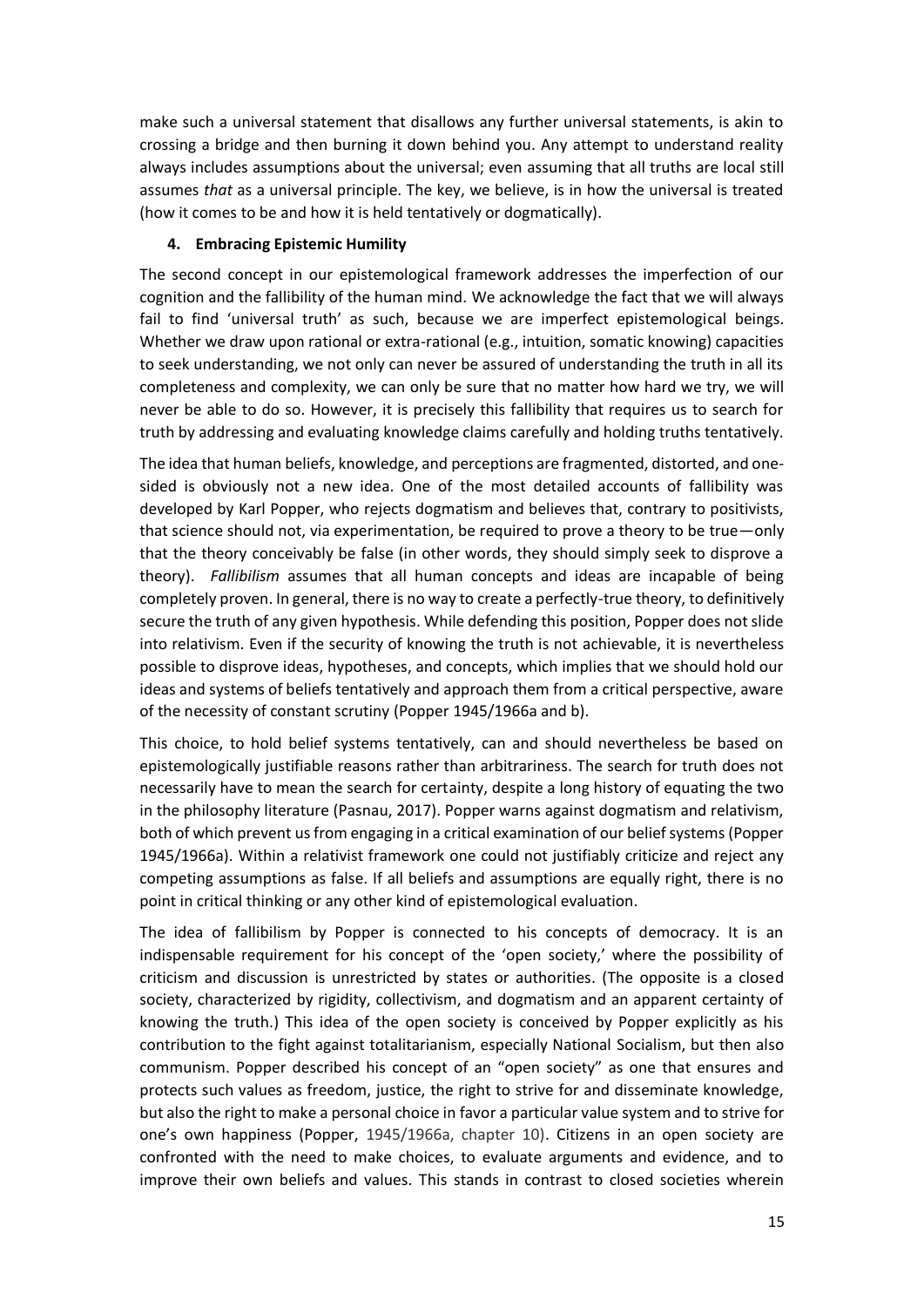particular sets of beliefs (mostly tribal or collective) are intentionally framed as being immutable, and where beliefs should be "transmitted" and "accepted"—by force, if necessary—but not deliberated upon (Popper, 1945/1966a, p. 100 and 172).

Popper explains that "the transition from the closed society to the open occurs when social institutions are first consciously recognized as human-made, and when their conscious alteration is discussed in terms of their suitability for the achievement of human aims or purposes (Popper, 1945/1966a, p. 175). In other words, the open society begins with the recognition of human fallibility and thus the need to reflect and improve, to search for reasonable alternatives. Popper recognizes that for some, such permanent uncertainty may be terrifying, and the desire to withdraw from this process of constant epistemic critique is understandable. However, each of us bears responsibility for our decisions, not only political leaders. Lastly, he warns that there is always a danger, perhaps even a tendency, for free and open societies to gradually slip back into closed ones.

Engaging in constant critique is for Popper the only way to improve our societies. An implication of human fallibility is that we can never know all the consequences of our actions in advance, much less whether they will result in a worse social and political order than what currently exists. He therefore rejected "holistic" macrolevel plans and designs (planning on a grand scale, such as Hegel or Plato suggested), preferring "piecemeal" tactics and step-bystep improvement. Since we cannot know in advance all the effects of our interventions, he advises us to work on each social problem individually and piece by piece (Popper, 1945 1966b, p 381, 386). We acknowledge Popper's caution about the seriousness with which we must address human fallibility. In this view, it is much more important to be aware and critical of our belief systems, tackling societal challenges with consideration of their social and historical context and possibilities for their remedy rather than dogmatically applying a particular belief system, no matter how well intentioned. In taking this approach, people, especially in open societies, are morally obliged to take epistemic responsibility, to critically assess their belief systems because their implications bear risks that could cause harm.

The awareness of human fallibility has consequences for the organization of and interaction between citizens in our societies (i.e., the ways we live together). If in our private and public deliberations we genuinely acknowledge the possibility of our own mistakes, then we allow for the possibility that others' arguments or perspectives may actually be more valid than our own. This type of subjective insight mitigates or replaces the dogmatic righteousness that has been expressed in the mainstream recently, including Trumpism and anti-vaxxers cited earlier. Acknowledging our fallibility can motivate us to seek better, stronger, more carefully reasoned evidence from which to form judgments and to be willing to learn from each other by being mindful of nuances and by correcting our assumptions and beliefs. It emphasizes the importance of open thinking, pluralism, and imagination in developing new solutions to problems.

Our knowledge is always only provisional; we should hold our truths tentatively. At any time we have to expect that supposedly safe assumptions will have to be refuted and replaced by other views. We can use Popper's argument to emphasize the danger of the modern closed communication channels, such as echo chambers, as communicative spheres in which likeminded people mutually reinforce their certainties. An external corrective is here absent. Overestimating the strength of one's own epistemic position is a great obstacle on the path to knowledge. Fallibilism, conversely, can be considered as a responsible epistemic position;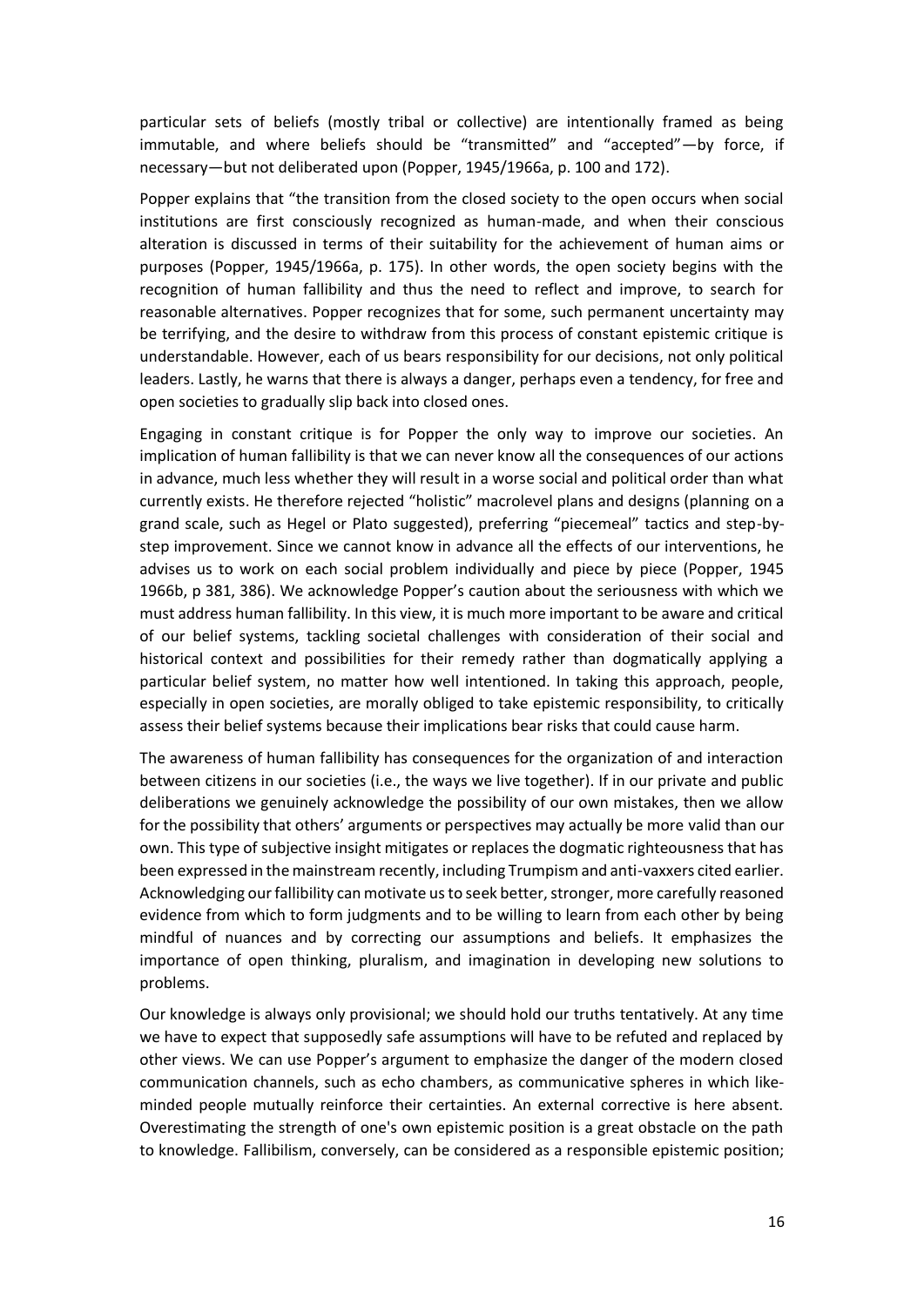it recognizes the imperfection of knowledge without abdicating epistemic responsibility with the relativist conclusion that all beliefs are equally valid.

Popper, while recognizing human fallibility, emphasizes at the same time that he is not in favor an unavoidable determinism: "Thus we are not (as Kant and also Hume thought) the victims of our 'human nature,' of our mental digestive apparatus, of our psychology or physiology. We are not forever the prisoners of our minds. We can learn to criticize ourselves and so to transcend ourselves" (Popper, 1983/2005), p. 154). For him, "Rational discussion and critical thinking are not like the more primitive systems of interpreting the world; they are not a framework to which we are bound and tied. On the contrary, they are the means of breaking out of the prisons—of liberating ourselves" (p. 155). For Popper, human beings are creators, even if fallible ones—we construct our knowledge, our worlds, our societies which are never perfect, but we take responsibility to constantly improve them through, among other things, critical reflection. Such a disposition, when taken seriously, leads to critical dialogue, and potentially the modification or refinement of the existing patterns and ways of thinking and acting for living together in our plural, incomplete, imperfect, but open societies.

## **5. Seeking for Dialogue and the Public Use of Reason**

Coming from Popper's belief that "I may be wrong and you may be right, and by an effort, we may get nearer to the truth" (1945/1966b, p. 225), we come to the third aspect of this article. We start with the assumption that getting and evaluating knowledge is best accomplished as a communicative, interactive process because given information almost always invites multiple interpretations, more than one of which is reasonable. For the effective functioning of an open, pluralistic, democratic society, people who claim to know and communicate the "truth" must provide reasons and evidence. This insistence is based on an ethical position of respect for human's dignity and autonomy; else, there would be no purpose in genuinely engaging in interaction over differences. Respecting human dignity and autonomy includes the recognition of one's fellow citizens as epistemic agents, as autonomous subjects who are capable of making up their own minds in a responsible way, and who necessarily should have a voice in matters that affect them. Engaging in a dialogue as autonomous and (politically) equal participants, contributes, according to Arendt, to the humanization of the world. To formulate this more poetically: "For the world is not humane just because it is made by human beings, and it does not become humane just because the human voice sounds in it, but only when it has become the object of discourse." (Arendt, 1968, p. 24).

Whether on internet forums or in town hall meetings, the moral imperative for people who claim to know the "truth" in open societies is for them to provide logical evidence, and not just emotional claims or claims of false authority (i.e., "Trump says. . . .) when expressing opinions as facts; such obligation does not imply that even logical evidence along will lead to consensus. Even so, this expectation promotes democratic deliberation, whereas those who make knowledge claims with scant evidence and false authority are preventing such democratic deliberation.

To make democratic deliberation possible, we need places: public spaces ("agoras"), where people come together to address issues of mutual concern, to work together in solving important problems. In this mutuality, we overcome the limits of private perspectives. We need public spaces that allow and promote dialogue, cooperation, deliberation about concepts and phenomena, and encouragement of critical thinking among people, even across ideological divides. In these spaces, it must therefore be socially acceptable to demand that truth claims are supported by evidence and reasoning that a rational person could rationally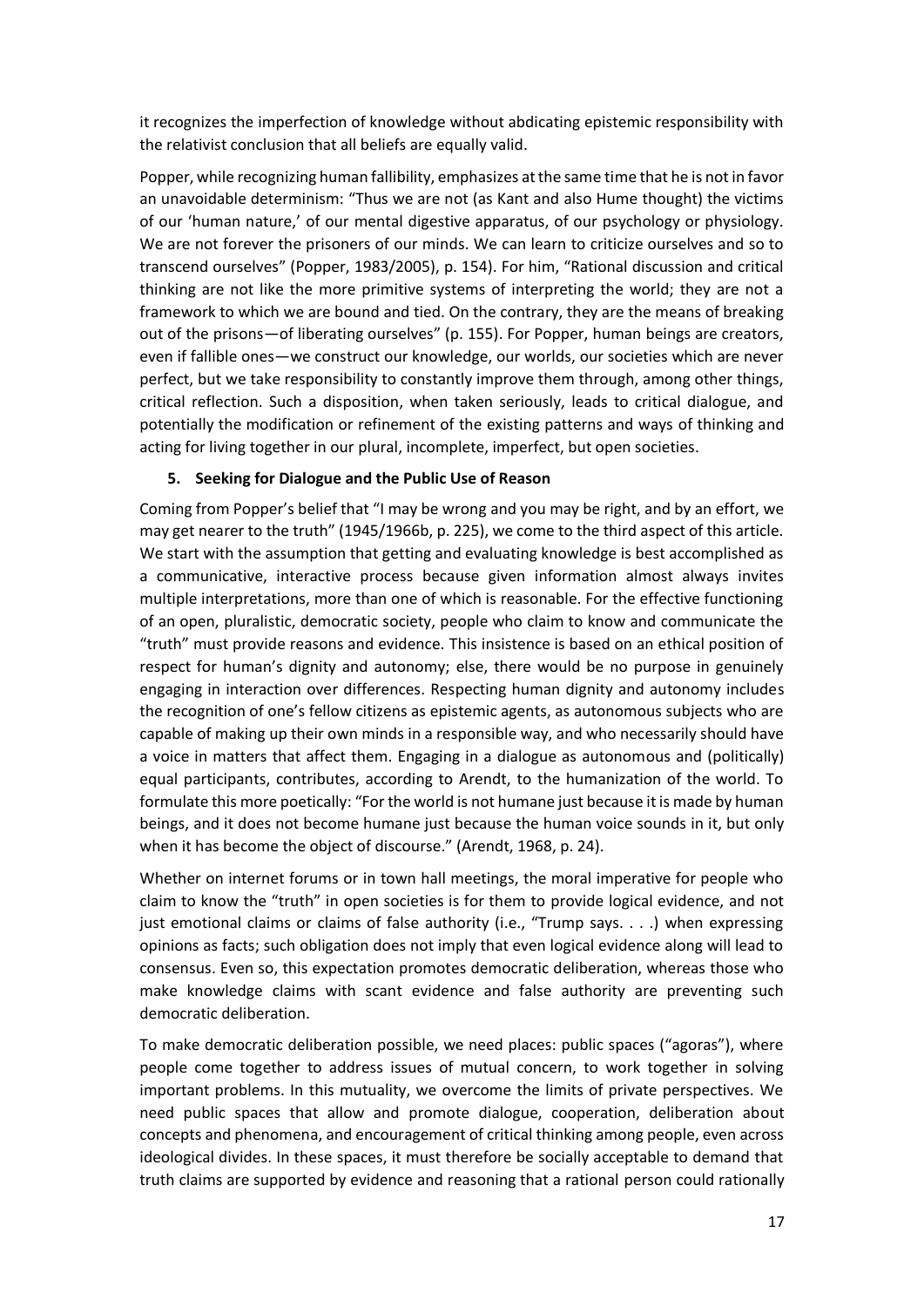accept and use as a basis of forming their own judgments. Solving this crisis of epistemology is about exposing ourselves to a constant dialogue that stimulates thought and reflection based on others making reasonable arguments for and against others' claims without reductive dogmatism.

Rawls emphasized that it is crucial to "specify the nature of the political relation in a constitutional democratic regime as one of civic friendship" (Rawls, 1999, p. 579). Similarly, Levine speaks of 'civic relationships,' which, unlike familial, romantic, or other personal relationships, is inclusive, prone to diversity, and built on a foundation of addressing mutual concerns. It does not require civility in terms of politeness and withholding of sharp emotions, but rather mutual recognition of "the other person as a fellow citizen, seen as someone who should be encouraged to participate in the common life" (2013, p.56). The public use of reason has been criticized in the literature because of concerns about the difficulty, if not impossibility, of full, equal, and fair participation by all parties (see for example, Young, 2000; Gutmann & Thompson, 1990). Another justification for an epistemology of public discourse beyond aiming to improve society through its moral and political dimensions—is that it contributes to the mutual education of citizens by citizens who learn from each other in the process of critical discourse. Kant refers to such ways of discourse-inspired knowledge and learning as "enlightenment," which he conceives of as the progression from "immaturity," or a state of "tutelage," wherein people are unable to use their powers of reason without the guidance of someone else, to a state of "maturity," where autonomous thought becomes possible. Admitting that many people would rather stay in their state of immaturity, he emphasized that remaining in this state is neither natural nor unavoidable. Through dialogue with others (public use of reason), we can liberate ourselves from it.

*It is difficult for every single human being to work his way out of his immaturity, that has almost become second nature to him.... Hence, there are only very few who have succeeded through their own intellectual toil in emerging from immaturity […]. It is much more likely that an entire public should enlighten itself; indeed it is nearly unavoidable if one allows it the freedom to do it.* (Kant, 1784/2006, p. 18).

We see here the special role and obligation of adult education to contribute to people realizing and enacting the democratic ideal of open societies of supporting and offering places in which full and equal participation in dialogue is encouraged (which is known in the literature under different terms, most notably Habermas' "ideal speech situation"). Adult education can encourage and enable learners to find and articulate their own voices, to develop interconnected thinking, and to feel themselves empowered and capable of communication and action, abiding by and insisting upon standards of reciprocity and mutual respect. Even if it is impossible to achieve a perfect culture of learning and dialogue in educational contexts, the ideals and goals stated here are those to which public discourse can and should strive.

This enlightenment project as described above is thus a prerequisite for democracy, with the caveat that one cannot simply "be enlightened," but must enlighten themselves. The first option, to be enlightened, would be too close to indoctrination and propaganda, where a person is pushed to a (pedagogically predefined) goal. Although education is made possible by various social structures, the direction and the result of the education processes for adults cannot be determined beforehand and at the same time be free of indoctrination; such concepts are mutually exclusive and negate each other. For us, then, rationality is in principle bound to public discourse, whereby the public is conceived as a space for the kinds of dialogue in which citizens deliberate about truth claims and the ensuing implications, narratives, and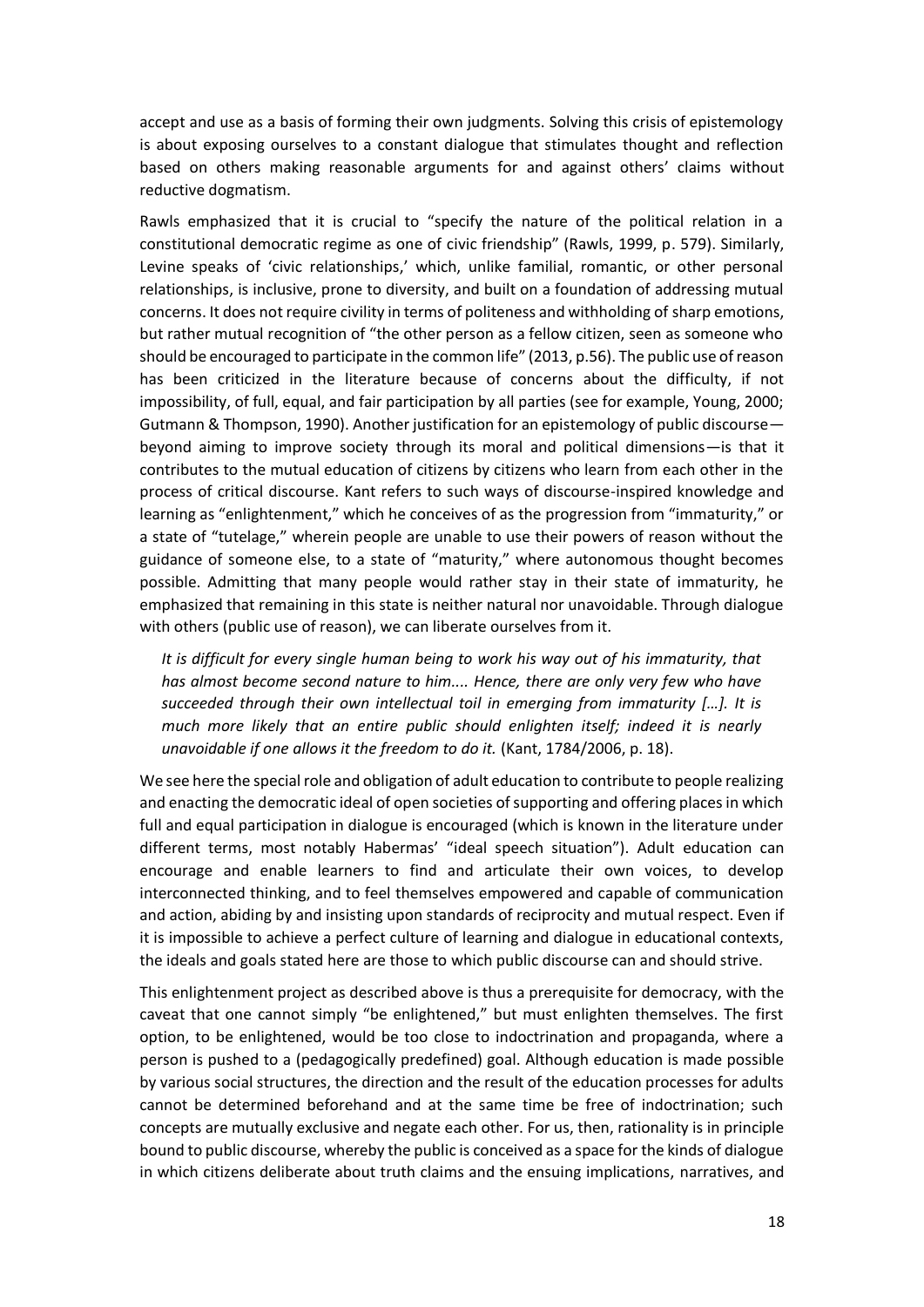conclusions emanating from them without isolating, offending, harming, or excoriating their fellow citizens.

We would add that the commitment to citizens giving and expecting reasonable evidence and argument in public spaces does not have to be antagonistic. If approached with the intention of striving to get closer to the truth (as opposed to trying to win a debate), such discourse has the potential to create a supra-individual relationship, a feeling of mutual recognition and solidarity. We juxtapose this interactive function with solitary reasoning that leads to greater atomization of society; it is a mutual searching rather than an attempt to dominate or to impose one's beliefs on others. It holds the potential for the creation of a certain kind of relationship among the participants of the public sphere.

*What love is in its own, narrowly circumscribed sphere, respect is in the larger domain of human affairs. Respect, not unlike the Aristotelian philia politike, is a kind of "friendship" without intimacy and without closeness; it is a regard for the person from the distance which the space of the world puts between us.* (Arendt, 1958, p. 243)

Arendt is certainly not so naïve as to suggest that public participation (use of reason) will make all the people love each other and come to a universal consensus. Rather, her point is that engaging in dialogue with different, unique people in public spaces is a constant process in a specific space that entails searching for what is known and unknown and requires the capacity to form and be empowered by social bonds, as well as being open to multiple ways of living in an open diversified society.

### **6. Discussion and Implications**

Referring to the ideals and principles rooted in the Enlightenment (power of judgment, public use of reason) and those developed by scholars empathetic with the Enlightenment (Popper, Rawls, Arendt) does not mean we are blind to the critiques against them. As demonstrated above, we acknowledge the validity and applicability of many such arguments. We argue that although the complete Truth can never be fully attained, yet the abandonment of the search for truth means arbitrariness and epistemic irresponsibility, and it leads to our inability to function in a pluralistic open society. Further, it does not provide us with the tools necessary to combat today's epistemic crisis. We call, therefore, for a new project dedicated to the development of a post-postmodern dialogic epistemology.

Contrary to many critiques, the ideals and principles of the Enlightenment, committed to the search for truth, were not the cause of the world's many evils, including the control and exploitation so rampant over the last several centuries (as if evil, control, and exploitation were new phenomena). In fact, we consider those ideals and principles essential for democratic societies to survive and thrive. Aspirations such as Kant's "emergence (of human beings) from self-incurred immaturity" (1784/2006, p. 17), are by definition a never-ending project, within one's own lifetime, and certainly from generation to generation.

The education for which we advocate would prepare adults to participate in public dialogic spaces. This includes teaching for reflecting judgment and fostering civic friendship, helping learners to pay attention to singularities that are not explainable through current mental frameworks and to mutually engage in processes of trying to create more expansive frameworks capable of nuanced, respectful understandings of those singularities. It involves demonstration and expectation of epistemic humility, even criticality of dominant views, as well as an openness to marginalized and locally-unpopular perspectives.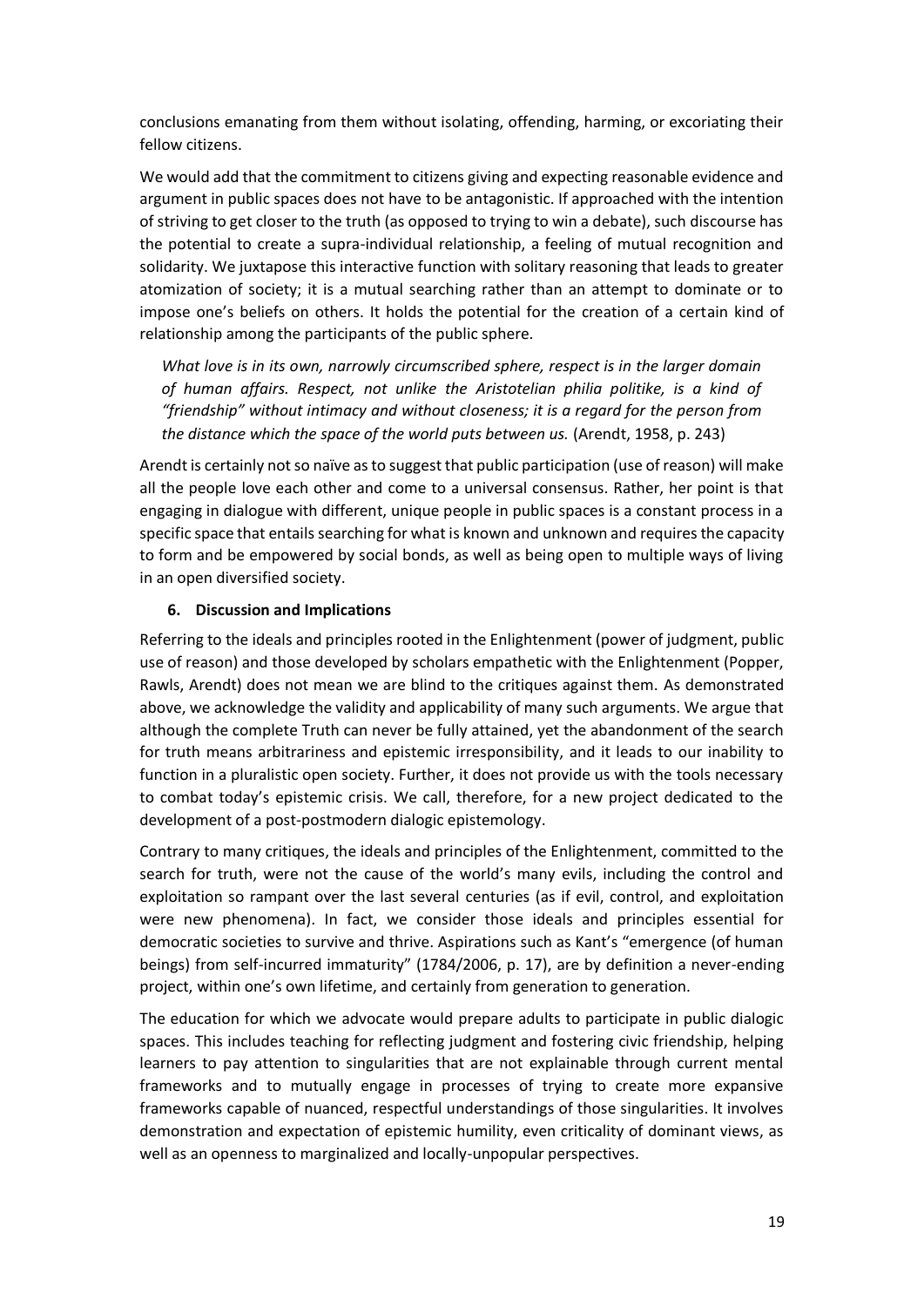It is based on a democratic vision of society in which people live together in a conversational process that requires "mature" (in a Kantian sense) citizens who are able to judge evidence and reason for themselves and still develop a sense of solidarity with one another. Education is understood here as a permanent attempt to understand the world and ourselves and be capable of acting in it. In this tradition, one of the main conditions of education is that it occurs amidst a plurality of voices engaging with each other in critical dialogue. This includes confronting and dealing with perspectives that are new or opposed to one's own, but doing so in a spirit of solidarity and civic friendship.

This education presupposes a willingness of engaged citizens to look behind the metaphorical scenes of their own thinking and to devote themselves to asking and seeking answers to difficult questions. It is natural to resist a constant questioning of ourselves, especially our worldviews, in which we often find comfort and familiarity, and that serve as the basis for most of our social spheres. Yet, such education requires a willingness to have uncomfortable conversations while still speaking respectfully with those with whom we disagree. Most of all, this education requires us to acknowledge our own limitations and fallibility. Such an education is collaborative, it need not be antagonistic, but rather based on solidarity and dialogue. It involves speakers and listeners asking their dialogical partners for their reasons and beliefs and making a case for their own. In this sense, education means being epistemically responsible with truth claims (Hoggan & Kloubert, 2020; Michelson, 2019). It cannot strive predominantly for reaching agreement and consensus, as realities of (legitimate) plurality of views and human fallibility preclude such possibilities. In contrast, it strives to develop better, more nuanced, more self-critical and -reflective and yet differently-thinking thinkers who can step into dialogue with others based on a foundation of shared epistemic principles.

To cling to our views in isolation, or to only evaluate them within the confines of our preferred echo chambers, free from disagreement, is not only epistemically irresponsible, it also undermines democratic society. The tendency to disregard opposing views, labelling them as hateful, hurtful, naïve, or otherwise unworthy of serious attention, abdicates personal responsibility for dealing with the differences which are inevitable in a pluralistic society and places the responsibility for dealing with differences onto only those who have views and values different from one's own. And when everyone holds this attitude, democracy cannot function.

The modern value of the Enlightenment lies for us predominantly in the democratic educational project that it requires. We argue that this project must apply to itself what it criticizes: foremost, reasonable criticism of reason and acknowledging its limitations. It should become a self-reflecting Enlightenment. And, of necessity also a self-critical Enlightenment that remains open to the yet unknown and subjectively perceived, to the Other as a "civic friend" despite differences, always trying to understand the world in its unity and diversity.

Wolfgang Klafki, whose ideas are reflective of our own, argues that the principles of the Enlightenment are still valid and worth pursuing: they simply need updating, or, as he says, they "have to be rethought and developed further" (1990, p. 91). He emphasizes the importance of addressing the "key problems of the present and the supposed future" and formulates the crucial attitudes and skills to be able to meet the ideals of the Enlightenment today (1990, p. 98). We believe this attitude echoes our three points developed in the article: the need for reasoned judgement, the embracing of epistemic humility, and the need for public use of reason and dialogue across differences in the presence and recognition of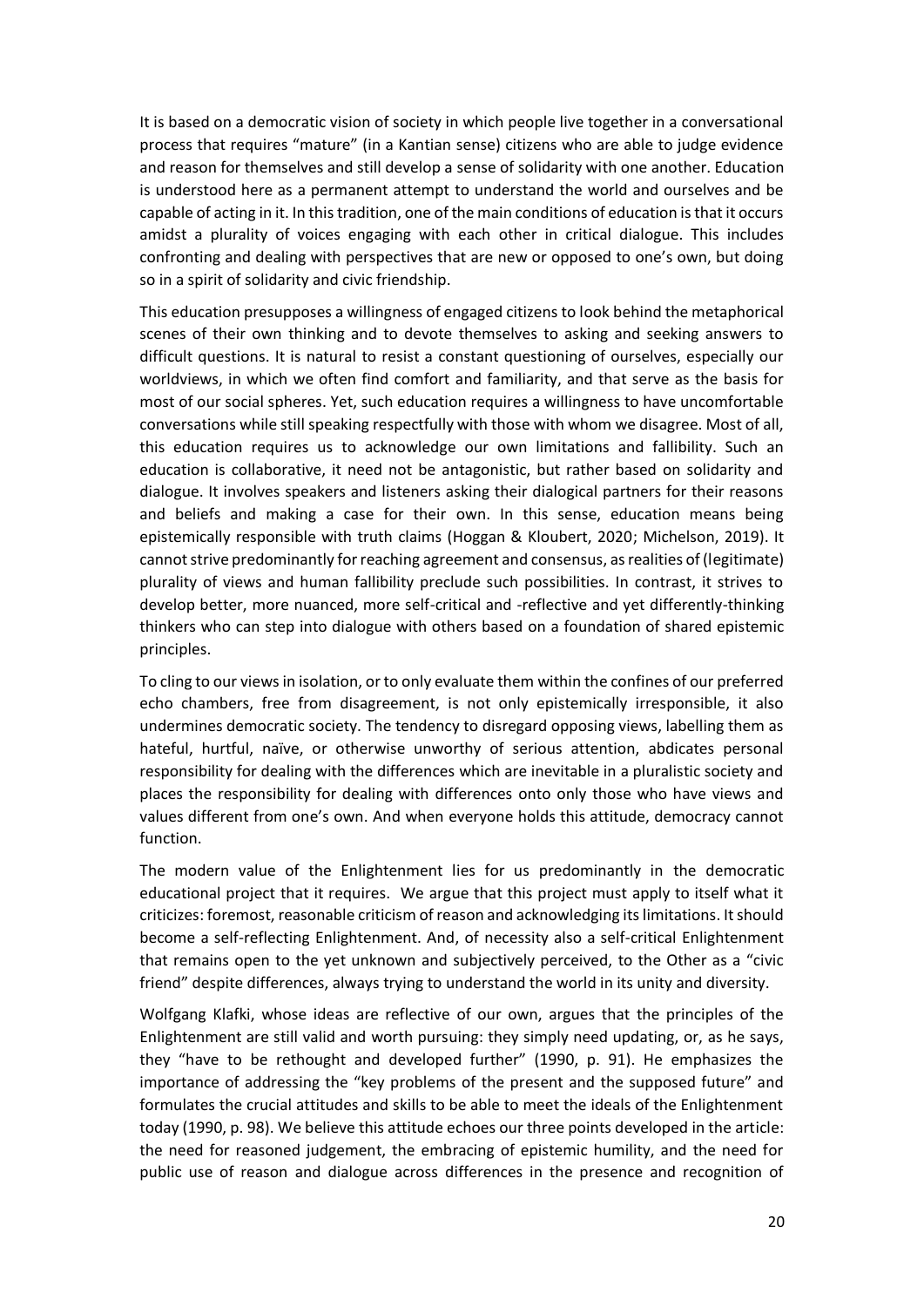plurality. Klafki's four key competencies that need to be addressed in the process of constant learning are: (1) Critical faculty (including the readiness and ability for self-critique); (2) Ability and willingness to reason publicly; (3) Empathy (as a genuine readiness to maintain processes of 'argumentative elaboration and reasoned consensus, not necessarily treating all perspectives as equal); and (4) Cross-linked thinking and the ability to contextualize (recognizing interconnections between different ideas and phenomena (1990, p. 98-99).

In this sense, education cannot be understood as only an individual pursuit, but as a result of engaging in common discourse about the past, present, and future issues that a community or society faces. Education throughout life therefore means developing our capacity for judgment and epistemic responsibility—and adjusting them throughout one's life in dialogue with others. Public reasoning and the formation of our own judgments and beliefs thus become dialogical, and are social rather than individual. Yet, education also means the ability to make autonomous judgments and, in Adorno's words, "the courage not to participate" (Adorno, 1970/2013), the ability to withstand the dominant views, principles, and ideas of the masses, the ability to be non-conformist. In Kantian terms: the central virtue of the mature individual is courage; the mature agent is one who dares to use their own understanding.

In light of these arguments, we also highlight that learning to live together in a free society is neither value-free nor relativistic. Rather, it is partisan in the sense of advocating for one's views while simultaneously being open to alternative views. It benefits, and perhaps requires, certain epistemic principles, namely those that are founded on the basis of public reasoning, solidarity, and recognition of our own fallibility, and this is based on the constant questioning of that which we hold as truth. Without this, we believe, an open society cannot be built.

#### **7. Conclusion**

Differences in opinions, life concepts, and belief systems are not only inevitable in our heterogeneous societies, they are desirable. The existence of such divergence and diversity, however, begs the question how we might learn to live together (and, perhaps even "love" together as Arendt would have us do) across such differences without drifting into indifference, relativism, atomization, or societal radicalization. How can we create a basis for dialogue and thereby address the current epistemic crisis that is such a danger for our democracies? In this article, we argued for a return to, rather than rejection of, the Enlightenment principles of determining and reflective judgment, combined with an embracing of epistemological humility, and an emphasis on intersubjective reasoning.

#### **References**

- Adorno, T. (1959). Theorie der Halbbildung. In T. Adorno (Ed.), *Gesammelte Schriften (Soziologische Schriften* 1, Band 8) (pp. 93–121). Suhrkamp.
- Adorno, T. (1970/2013). E*rziehung zur Mündigkeit: Vorträge und Gespräche mit Hellmut Becker 1959 bis 1969*. Suhrkamp.
- Arendt, H. (1958). *The human condition*. University of Chicago Press.
- Arendt, H. (1968). *Men in dark times*. Harcourt Brace Jovanovich.
- Bauman, Z. (1991). *Modernity and ambivalence*. Cornell University Press.
- Bauman, Z. (2000). *Liquid modernity*. Polity Press.
- Gutmann, A., & Thompson, D. (1990). Moral conflict and political consensus. *Ethics, 101*, 64– 88.